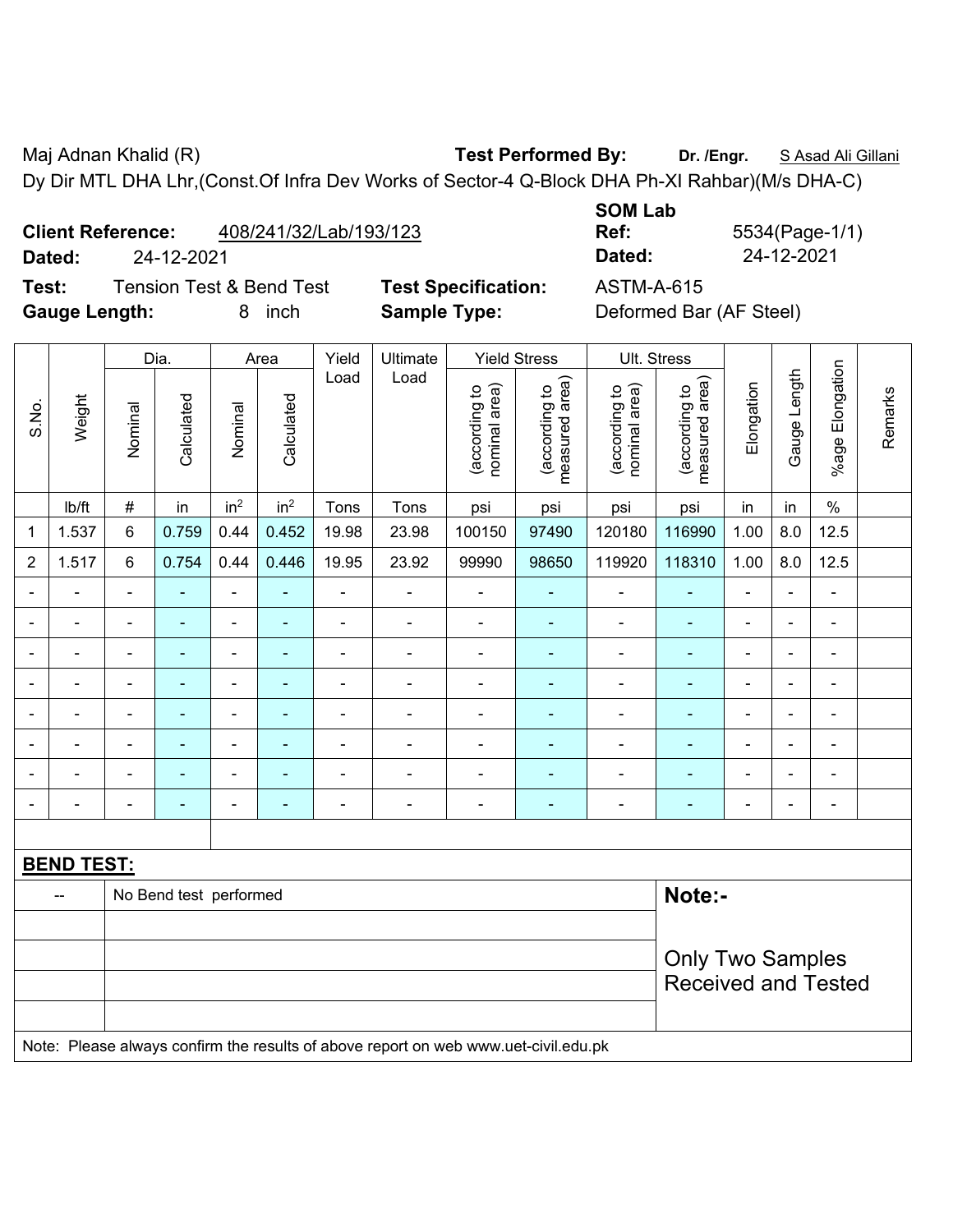Wasif Iqbal **Wasif Iqbal Test Performed By:** Dr. /Engr.

**Gillani** Officer Construction N-I Allied Bank Ltd.(Const.of B/O Khurianwala Jaranwala Rd.Faisalabad)

|               | <b>Client Reference:</b>            |        | GSRE-21/CON/N1/AI/2000 |
|---------------|-------------------------------------|--------|------------------------|
| Dated:        | 24-12-2021                          |        |                        |
| Test:         | <b>Tension Test &amp; Bend Test</b> |        | <b>Test Specit</b>     |
| Gauge Length: |                                     | 8 inch | Sample Ty              |

**SOM Lab Ref:** 5435(Page-1/1) **Dated:** 24-12-2021 **Dated:** 24-12-2021

S. Asad Ali

fication: **ASTM-A-615 pe: Deformed Bar (Kamran Steel)** 

|                |                   |                                                                  | Dia.           |                 | Area            | Yield | Ultimate                                                                            |                                | <b>Yield Stress</b>             |                                       | Ult. Stress                     |            |                |                 |         |  |  |  |
|----------------|-------------------|------------------------------------------------------------------|----------------|-----------------|-----------------|-------|-------------------------------------------------------------------------------------|--------------------------------|---------------------------------|---------------------------------------|---------------------------------|------------|----------------|-----------------|---------|--|--|--|
| S.No.          | Weight            | Nominal                                                          | Calculated     | Nominal         | Calculated      | Load  | Load                                                                                | (according to<br>nominal area) | (according to<br>measured area) | (according to<br>nominal area)        | (according to<br>measured area) | Elongation | Gauge Length   | %age Elongation | Remarks |  |  |  |
|                | Ib/ft             | $\#$                                                             | in             | in <sup>2</sup> | in <sup>2</sup> | Tons  | Tons                                                                                | psi                            | psi                             | psi                                   | psi                             | in         | in             | $\%$            |         |  |  |  |
| 1              | 1.522             | 6                                                                | 0.754          | 0.44            | 0.447           | 14.63 | 19.52                                                                               | 73320                          | 72180                           | 97850                                 | 96320                           | 1.10       | 8.0            | 13.8            |         |  |  |  |
| $\overline{2}$ | 1.521             | 6                                                                | 0.754          | 0.44            | 0.447           | 14.32 | 19.42                                                                               | 71790                          | 70670                           | 97340                                 | 95810                           | 1.30       | 8.0            | 16.3            |         |  |  |  |
| 3              | 1.049             | 5                                                                | 0.626          | 0.31            | 0.308           | 9.45  | 13.05                                                                               | 67230                          | 67670                           | 92830                                 | 93430                           | 1.40       | 8.0            | 17.5            |         |  |  |  |
| 4              | 1.061             | 5                                                                | 0.630          | 0.31            | 0.312           | 9.33  | 12.90                                                                               | 66360                          | 65930                           | 91740                                 | 91150                           | 1.10       | 8.0            | 13.8            |         |  |  |  |
| 5              | 0.586             | $\overline{4}$                                                   | 0.468          | 0.20            | 0.172           | 5.47  | 7.31                                                                                | 60370                          | 70190                           | 80600                                 | 93720                           | 1.20       | 8.0            | 15.0            |         |  |  |  |
| 6              | 0.596             | 4                                                                | 0.472          | 0.20            | 0.175           | 5.40  | 7.19                                                                                | 59580                          | 68090                           | 90570<br>79250<br>1.20<br>8.0<br>15.0 |                                 |            |                |                 |         |  |  |  |
|                | ÷                 |                                                                  |                | ÷,              |                 | ÷,    | ÷,                                                                                  |                                |                                 | $\blacksquare$                        |                                 |            | ÷,             | $\blacksquare$  |         |  |  |  |
|                | ÷                 |                                                                  | $\blacksquare$ | ÷,              | ٠               | ä,    | ÷,                                                                                  | $\blacksquare$                 |                                 | $\blacksquare$                        | ÷,                              |            | $\blacksquare$ | $\blacksquare$  |         |  |  |  |
|                |                   |                                                                  |                | L               |                 |       | $\blacksquare$                                                                      |                                |                                 |                                       |                                 |            |                |                 |         |  |  |  |
|                |                   |                                                                  |                |                 |                 |       |                                                                                     |                                |                                 |                                       |                                 |            |                |                 |         |  |  |  |
|                |                   |                                                                  |                |                 |                 |       |                                                                                     |                                |                                 |                                       |                                 |            |                |                 |         |  |  |  |
|                | <b>BEND TEST:</b> |                                                                  |                |                 |                 |       |                                                                                     |                                |                                 |                                       |                                 |            |                |                 |         |  |  |  |
|                | #6                |                                                                  |                |                 |                 |       | Sample bend through 180 degrees Satisfactorily without any crack                    |                                |                                 |                                       | Note:-                          |            |                |                 |         |  |  |  |
|                | #5                | Sample bend through 180 degrees Satisfactorily without any crack |                |                 |                 |       |                                                                                     |                                |                                 |                                       |                                 |            |                |                 |         |  |  |  |
|                | #4                |                                                                  |                |                 |                 |       | Sample bend through 180 degrees Satisfactorily without any crack                    |                                |                                 |                                       | <b>Only Nine Samples</b>        |            |                |                 |         |  |  |  |
|                |                   |                                                                  |                |                 |                 |       |                                                                                     |                                |                                 |                                       | <b>Received and Tested</b>      |            |                |                 |         |  |  |  |
|                |                   |                                                                  |                |                 |                 |       |                                                                                     |                                |                                 |                                       |                                 |            |                |                 |         |  |  |  |
|                |                   |                                                                  |                |                 |                 |       | Note: Please always confirm the results of above report on web www.uet-civil.edu.pk |                                |                                 |                                       |                                 |            |                |                 |         |  |  |  |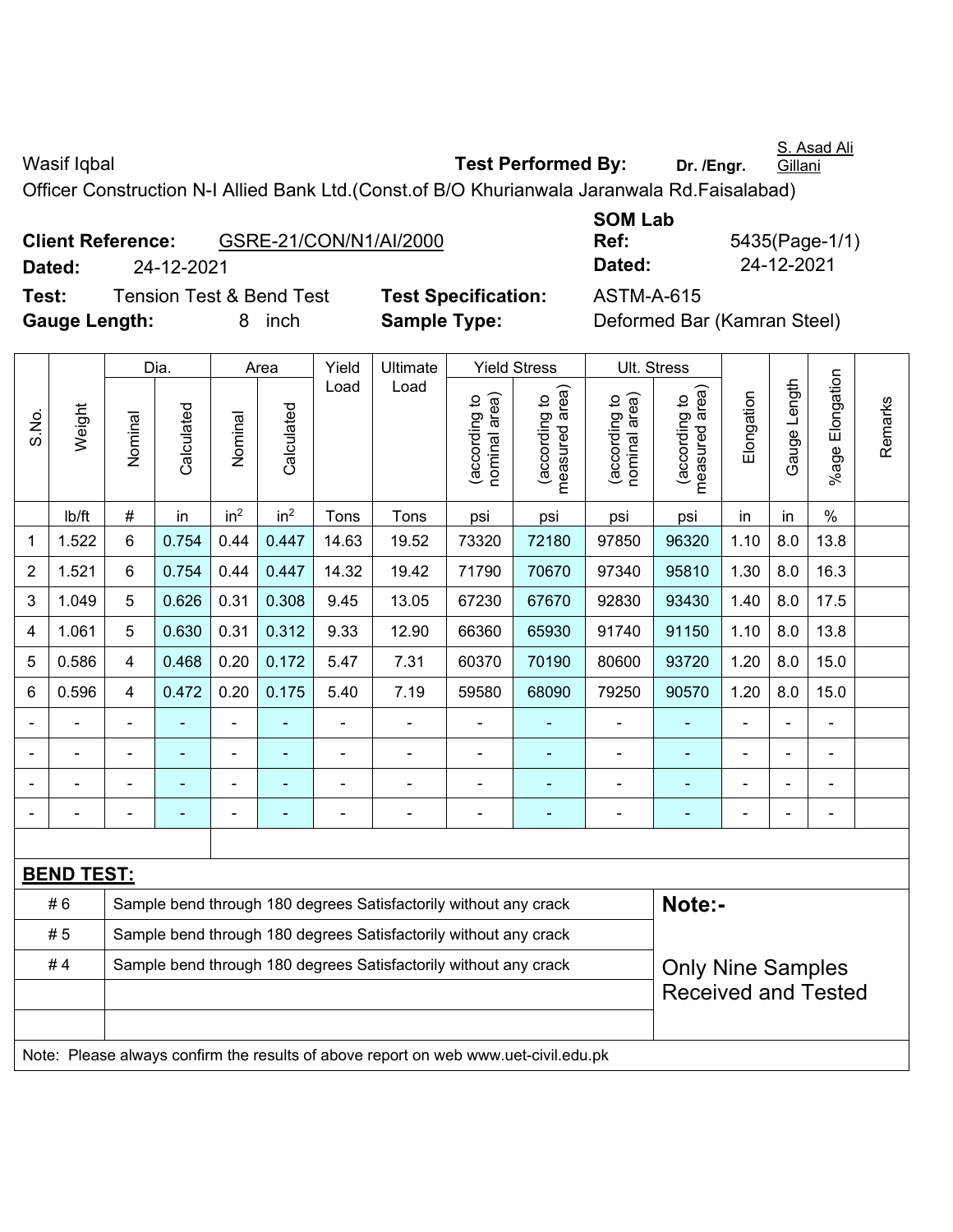Sarfraz Rasheed **Test Performed By:** Dr. /Engr. **SAsad Ali Gillani** Sarfraz Rasheed

GM Ittefaq Building Solution (Pvt.)Ltd. (Const. Of New Superior Hospital At Raiwind Rd Lahore)

**Client Reference:** IBS/CED/ **Dated:** 24-12-2021 **Dated:** 24-12-2021 **Test:** Tension Test & Bend Test **Test Specification:** ASTM-A-615

**Gauge Length:** 8 inch **Sample Type:** Deformed Bar

**SOM Lab Ref:** 5536(Page-1/1)

|       |                   |                                                                                                                            | Dia.                     |                          | Area                     | Yield          | Ultimate                                                         |                                | <b>Yield Stress</b>                | Ult. Stress                    |                                 |                |                          |                          |         |
|-------|-------------------|----------------------------------------------------------------------------------------------------------------------------|--------------------------|--------------------------|--------------------------|----------------|------------------------------------------------------------------|--------------------------------|------------------------------------|--------------------------------|---------------------------------|----------------|--------------------------|--------------------------|---------|
| S.No. | Weight            | Nominal                                                                                                                    | Calculated               | Nominal                  | Calculated               | Load           | Load                                                             | nominal area)<br>(according to | area)<br>(according to<br>measured | nominal area)<br>(according to | measured area)<br>(according to | Elongation     | Length<br>Gauge I        | Elongation<br>$%$ age    | Remarks |
|       | lb/ft             | $\#$                                                                                                                       | in                       | in <sup>2</sup>          | in <sup>2</sup>          | Tons           | Tons                                                             | psi                            | psi                                | psi                            | psi                             | in             | in                       | $\%$                     |         |
| 1     | 1.066             | 5                                                                                                                          | 0.631                    | 0.31                     | 0.313                    | 9.17           | 12.86                                                            | 65270                          | 64650                              | 91520                          | 90650                           | 1.40           | 8.0                      | 17.5                     |         |
| 2     | 0.598             | $\overline{\mathbf{4}}$                                                                                                    | 0.473                    | 0.20                     | 0.176                    | 5.42           | 7.41                                                             | 59800                          | 67960                              | 81720                          | 92870                           | 1.20           | 8.0                      | 15.0                     |         |
|       |                   |                                                                                                                            |                          |                          |                          |                |                                                                  |                                |                                    |                                |                                 |                |                          | ä,                       |         |
|       |                   | $\blacksquare$                                                                                                             | ۰                        | $\blacksquare$           |                          |                |                                                                  |                                |                                    | ۰                              | $\blacksquare$                  |                | ٠                        | ä,                       |         |
|       |                   |                                                                                                                            | ۰                        |                          |                          |                |                                                                  |                                |                                    | -                              |                                 |                |                          | $\blacksquare$           |         |
|       |                   | $\blacksquare$                                                                                                             | ۰                        | $\overline{\phantom{0}}$ | $\overline{\phantom{0}}$ |                | $\blacksquare$                                                   | $\overline{\phantom{0}}$       | $\overline{\phantom{a}}$           | $\overline{a}$                 | $\qquad \qquad \blacksquare$    | $\blacksquare$ | $\overline{\phantom{0}}$ | $\overline{a}$           |         |
|       |                   |                                                                                                                            | $\overline{\phantom{0}}$ | $\blacksquare$           |                          |                |                                                                  |                                |                                    |                                | $\blacksquare$                  |                |                          | $\blacksquare$           |         |
|       |                   | $\blacksquare$                                                                                                             | ÷                        | $\blacksquare$           |                          | $\blacksquare$ | $\blacksquare$                                                   |                                |                                    | $\blacksquare$                 | $\blacksquare$                  | $\blacksquare$ | ÷                        | $\blacksquare$           |         |
|       |                   |                                                                                                                            | ۰                        | $\blacksquare$           |                          |                |                                                                  |                                |                                    |                                | $\blacksquare$                  |                |                          | $\blacksquare$           |         |
|       |                   |                                                                                                                            | ۰                        | $\blacksquare$           | $\overline{\phantom{0}}$ |                | $\blacksquare$                                                   | $\blacksquare$                 | $\blacksquare$                     | ۰                              | $\qquad \qquad \blacksquare$    | $\blacksquare$ | ٠                        | $\overline{\phantom{a}}$ |         |
|       |                   |                                                                                                                            |                          |                          |                          |                |                                                                  |                                |                                    |                                |                                 |                |                          |                          |         |
|       | <b>BEND TEST:</b> |                                                                                                                            |                          |                          |                          |                |                                                                  |                                |                                    |                                |                                 |                |                          |                          |         |
|       | #5                |                                                                                                                            |                          |                          |                          |                | Sample bend through 180 degrees Satisfactorily without any crack |                                |                                    |                                | Note:-                          |                |                          |                          |         |
|       | #4                |                                                                                                                            |                          |                          |                          |                |                                                                  |                                |                                    |                                |                                 |                |                          |                          |         |
|       |                   | Sample bend through 180 degrees Satisfactorily without any crack<br><b>Only Four Samples</b><br><b>Received and Tested</b> |                          |                          |                          |                |                                                                  |                                |                                    |                                |                                 |                |                          |                          |         |

Note: Please always confirm the results of above report on web www.uet-civil.edu.pk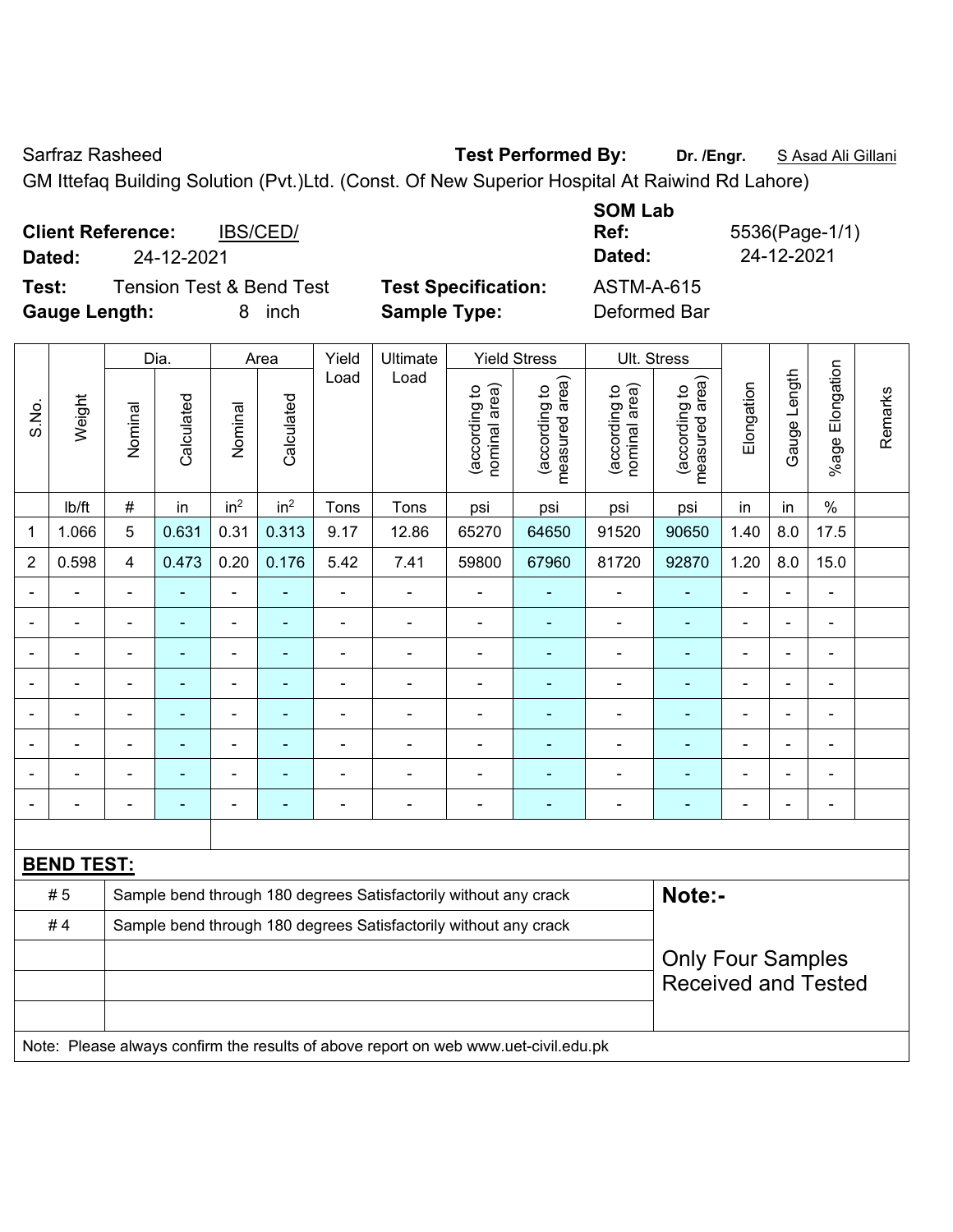Assistant project Director **Test Performed By:** Dr. /Engr. **SAsad Gillani** 

PMU-SBP Lahore.(Const. of footBall Stadium Complex And Sports Facilities In Muridke)

|       | Dated:               | <b>Client Reference:</b><br>11-10-2021 | ADP/PMU/SBP/LHR/21/153-A                                |               |                     |                            |                                        | <b>SOM Lab</b><br>Ref:<br>Dated:  |                 | 1/2) | 24-12-2021 | 5537-5538(Page- |  |
|-------|----------------------|----------------------------------------|---------------------------------------------------------|---------------|---------------------|----------------------------|----------------------------------------|-----------------------------------|-----------------|------|------------|-----------------|--|
| Test: | <b>Gauge Length:</b> |                                        | <b>Tension Test &amp; Bend Test</b><br><i>inch</i><br>8 |               | <b>Sample Type:</b> | <b>Test Specification:</b> |                                        | <b>ASTM-A-615</b><br>Deformed Bar |                 |      |            |                 |  |
|       |                      | Dia.                                   | Area                                                    | Yield<br>Load | Ultimate<br>Load    |                            | <b>Yield Stress</b><br>$\widehat{\pi}$ | Ult. Stress                       | $\widehat{\pi}$ |      |            | tion            |  |

|                |                   |                          | Dia.<br>Area<br>Yield<br>Ultimate<br>Yield Stress<br>UII. Stress |                 |                          |                |                                                                                     |                                |                                 |                                |                                 |                |                          |                              |         |
|----------------|-------------------|--------------------------|------------------------------------------------------------------|-----------------|--------------------------|----------------|-------------------------------------------------------------------------------------|--------------------------------|---------------------------------|--------------------------------|---------------------------------|----------------|--------------------------|------------------------------|---------|
| S.No.          | Weight            | Nominal                  | Calculated                                                       | Nominal         | Calculated               | Load           | Load                                                                                | nominal area)<br>(according to | (according to<br>measured area) | nominal area)<br>(according to | measured area)<br>(according to | Elongation     | Gauge Length             | %age Elongation              | Remarks |
|                | lb/ft             | $\#$                     | in                                                               | in <sup>2</sup> | in <sup>2</sup>          | Tons           | Tons                                                                                | psi                            | psi                             | psi                            | psi                             | in             | in                       | $\%$                         |         |
| 1              | 1.494             | 6                        | 0.748                                                            | 0.44            | 0.439                    | 14.50          | 20.49                                                                               | 72660                          | 72820                           | 102700                         | 102940                          | 1.20           | 8.0                      | 15.0                         |         |
| $\overline{2}$ | 1.493             | 6                        | 0.748                                                            | 0.44            | 0.439                    | 14.80          | 20.76                                                                               | 74190                          | 74360                           | 104080                         | 104320                          | 1.30           | 8.0                      | 16.3                         |         |
| 3              | 0.666             | 4                        | 0.500                                                            | 0.20            | 0.196                    | 6.44           | 8.79                                                                                | 71040                          | 72490                           | 96900                          | 98880                           | 1.20           | 8.0                      | 15.0                         |         |
| 4              | 0.656             | 4                        | 0.496                                                            | 0.20            | 0.193                    | 6.32           | 8.72                                                                                | 69700                          | 72220                           | 96110                          | 99600                           | 1.20           | 8.0                      | 15.0                         |         |
| $\blacksquare$ |                   | ä,                       |                                                                  | $\blacksquare$  |                          | $\blacksquare$ | ÷,                                                                                  | $\blacksquare$                 |                                 |                                | ۰                               | $\blacksquare$ |                          | ÷,                           |         |
| $\blacksquare$ | ÷                 | $\blacksquare$           | $\blacksquare$                                                   | $\blacksquare$  | ٠                        | $\blacksquare$ | $\blacksquare$                                                                      | $\blacksquare$                 |                                 | $\blacksquare$                 | $\blacksquare$                  | ä,             | $\overline{\phantom{0}}$ | $\qquad \qquad \blacksquare$ |         |
| $\blacksquare$ | $\blacksquare$    | $\blacksquare$           | ۰                                                                | ۰               | $\overline{\phantom{0}}$ | -              | $\overline{\phantom{0}}$                                                            | $\overline{a}$                 |                                 | $\overline{\phantom{0}}$       | $\overline{\phantom{0}}$        |                |                          | ÷                            |         |
|                |                   | $\blacksquare$           |                                                                  |                 |                          |                |                                                                                     |                                |                                 |                                | $\blacksquare$                  |                |                          | $\overline{a}$               |         |
| $\blacksquare$ |                   | $\blacksquare$           | ۰                                                                | ۰               | ۰                        |                |                                                                                     |                                |                                 |                                |                                 |                |                          | $\blacksquare$               |         |
| $\blacksquare$ |                   |                          |                                                                  | $\blacksquare$  | ۰                        | Ē,             | $\blacksquare$                                                                      | $\blacksquare$                 | ۰                               | $\blacksquare$                 | $\overline{\phantom{0}}$        |                |                          | ÷                            |         |
|                |                   |                          |                                                                  |                 |                          |                |                                                                                     |                                |                                 |                                |                                 |                |                          |                              |         |
|                | <b>BEND TEST:</b> |                          |                                                                  |                 |                          |                |                                                                                     |                                |                                 |                                |                                 |                |                          |                              |         |
|                |                   |                          | No Bend test performed                                           |                 |                          |                |                                                                                     |                                |                                 |                                | Note:-                          |                |                          |                              |         |
|                |                   |                          |                                                                  |                 |                          |                |                                                                                     |                                |                                 |                                |                                 |                |                          |                              |         |
|                |                   | <b>Only Four Samples</b> |                                                                  |                 |                          |                |                                                                                     |                                |                                 |                                |                                 |                |                          |                              |         |
|                |                   |                          |                                                                  |                 |                          |                |                                                                                     |                                |                                 |                                | <b>Received and Tested</b>      |                |                          |                              |         |
|                |                   |                          |                                                                  |                 |                          |                |                                                                                     |                                |                                 |                                |                                 |                |                          |                              |         |
|                |                   |                          |                                                                  |                 |                          |                | Note: Please always confirm the results of above report on web www.uet-civil.edu.pk |                                |                                 |                                |                                 |                |                          |                              |         |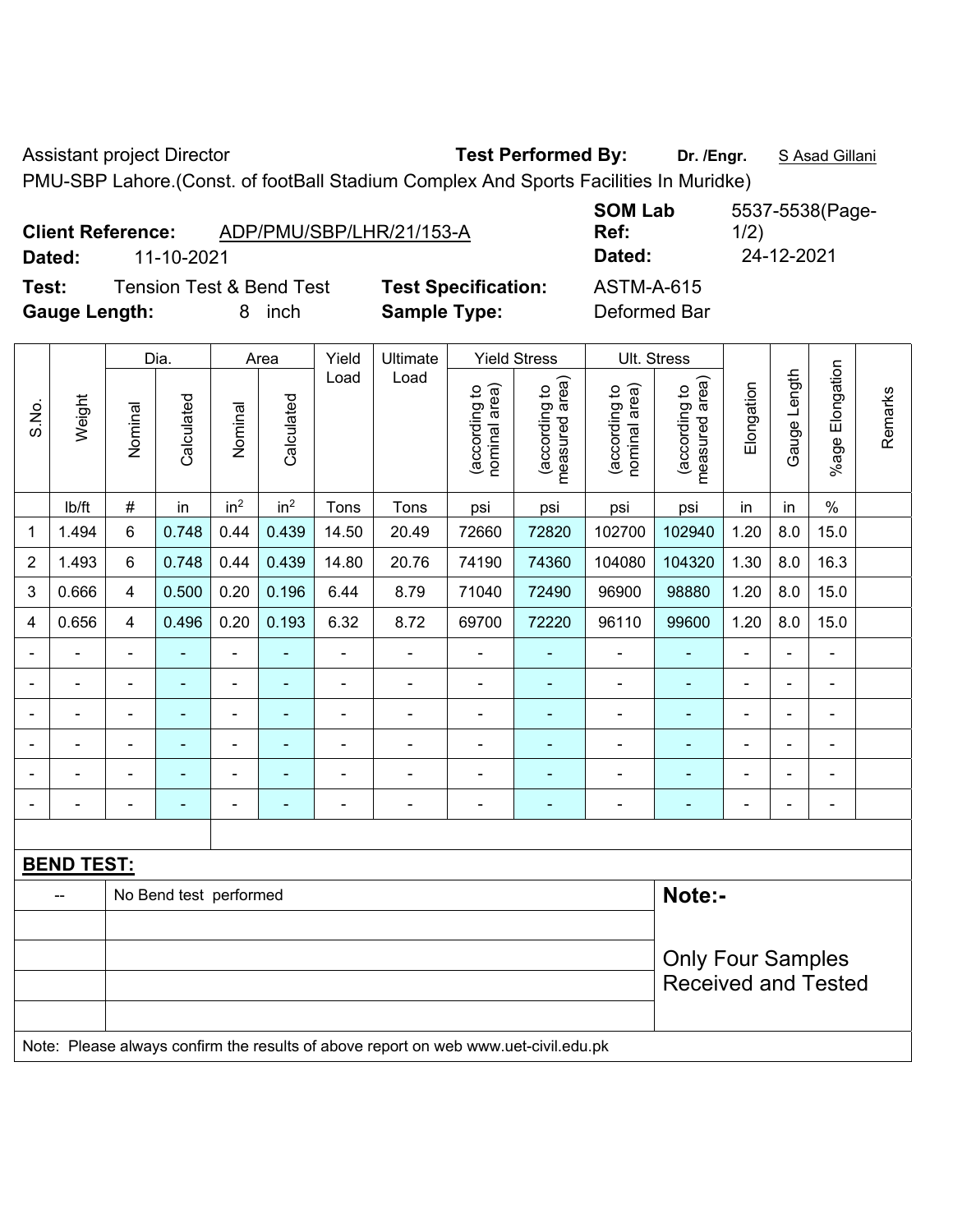Assistant project Director **Test Performed By:** Dr. /Engr. **SAsad Gillani** 

**SOM Lab Ref:** 

PMU-SBP Lahore.(Punjab olympic Village At Rakh Chabeel Lahore (Ph-I) GS#618)

| Dated:       | <b>Client Reference:</b> |                        | 11-10-2021                          |                          |                                                        |                          | ADP/PMU/SBP/LHR/21/155                                                              |                               |                                 | Ref:<br>Dated:                    |                                 | 2/2)           | 24-12-2021     |                          |         |
|--------------|--------------------------|------------------------|-------------------------------------|--------------------------|--------------------------------------------------------|--------------------------|-------------------------------------------------------------------------------------|-------------------------------|---------------------------------|-----------------------------------|---------------------------------|----------------|----------------|--------------------------|---------|
| Test:        | <b>Gauge Length:</b>     |                        | <b>Tension Test &amp; Bend Test</b> |                          | 8 inch                                                 |                          | <b>Test Specification:</b><br><b>Sample Type:</b>                                   |                               |                                 | <b>ASTM-A-615</b><br>Deformed Bar |                                 |                |                |                          |         |
|              |                          |                        | Dia.                                |                          | Area                                                   | Yield                    | Ultimate                                                                            |                               | <b>Yield Stress</b>             | Ult. Stress                       |                                 |                |                |                          |         |
| S.No.        | Weight                   | Nominal                | Calculated                          | Nominal                  | Calculated                                             | Load                     | Load                                                                                | nominal area)<br>decording to | (according to<br>measured area) | (according to<br>nominal area)    | measured area)<br>(according to | Elongation     | Gauge Length   | Elongation<br>$%$ age    | Remarks |
|              | lb/ft                    | $\#$                   | in                                  | in <sup>2</sup>          | in <sup>2</sup>                                        | Tons                     | Tons                                                                                | psi                           | psi                             | psi                               | psi                             | in             | in             | $\%$                     |         |
| 1            | 1.502                    | 6                      | 0.749                               | 0.44                     | 0.441                                                  | 14.80                    | 20.71                                                                               | 74190                         | 74020                           | 103830                            | 103590                          | 1.20           | 8.0            | 15.0                     |         |
| 2            | 1.489                    | 6                      | 0.747                               | 0.44                     | 0.438                                                  | 14.70                    | 20.61                                                                               | 73680                         | 74020                           | 103310                            | 103790                          | 1.20           | 8.0            | 15.0                     |         |
| $\mathbf{3}$ | 0.667                    | $\overline{4}$         | 0.500                               | 0.20                     | 0.196                                                  | 97800                    | 99790                                                                               | 1.00                          | 8.0                             | 12.5                              |                                 |                |                |                          |         |
| 4            | 0.667                    | $\overline{4}$         | 0.500                               | 0.20                     | 0.196                                                  | 96670                    | 98650                                                                               | 1.20                          | 8.0                             | 15.0                              |                                 |                |                |                          |         |
|              |                          | $\blacksquare$         |                                     | $\overline{\phantom{0}}$ |                                                        | $\overline{\phantom{a}}$ | $\blacksquare$                                                                      | $\blacksquare$                |                                 | $\blacksquare$                    |                                 |                | $\blacksquare$ | $\blacksquare$           |         |
|              |                          | $\blacksquare$         | ä,                                  | ÷                        |                                                        |                          | $\overline{\phantom{a}}$                                                            | $\blacksquare$                | $\blacksquare$                  | $\blacksquare$                    |                                 | $\blacksquare$ | $\frac{1}{2}$  | $\blacksquare$           |         |
|              |                          | $\blacksquare$         | ä,                                  | $\overline{\phantom{0}}$ | $\blacksquare$                                         | $\blacksquare$           | ÷,                                                                                  | $\blacksquare$                |                                 | $\overline{\phantom{a}}$          | $\blacksquare$                  | $\blacksquare$ | $\blacksquare$ |                          |         |
|              |                          |                        |                                     |                          |                                                        |                          |                                                                                     |                               |                                 |                                   |                                 |                |                |                          |         |
|              |                          |                        |                                     | $\overline{a}$           |                                                        |                          | $\blacksquare$                                                                      |                               |                                 |                                   |                                 |                |                |                          |         |
|              |                          |                        |                                     | $\overline{a}$           |                                                        |                          | $\overline{\phantom{a}}$                                                            | $\blacksquare$                | ٠                               |                                   |                                 |                | $\blacksquare$ | $\overline{\phantom{a}}$ |         |
|              |                          |                        |                                     |                          |                                                        |                          |                                                                                     |                               |                                 |                                   |                                 |                |                |                          |         |
|              | <b>BEND TEST:</b>        |                        |                                     |                          |                                                        |                          |                                                                                     |                               |                                 |                                   |                                 |                |                |                          |         |
|              |                          | No Bend test performed |                                     | Note:-                   |                                                        |                          |                                                                                     |                               |                                 |                                   |                                 |                |                |                          |         |
|              |                          |                        |                                     |                          |                                                        |                          |                                                                                     |                               |                                 |                                   |                                 |                |                |                          |         |
|              |                          |                        |                                     |                          | <b>Only Four Samples</b><br><b>Received and Tested</b> |                          |                                                                                     |                               |                                 |                                   |                                 |                |                |                          |         |
|              |                          |                        |                                     |                          |                                                        |                          |                                                                                     |                               |                                 |                                   |                                 |                |                |                          |         |
|              |                          |                        |                                     |                          |                                                        |                          | Note: Please always confirm the results of above report on web www.uet civil edu pk |                               |                                 |                                   |                                 |                |                |                          |         |

onfirm the results of above report on web www.uet-civil.edu.pk

5537-5538(Page-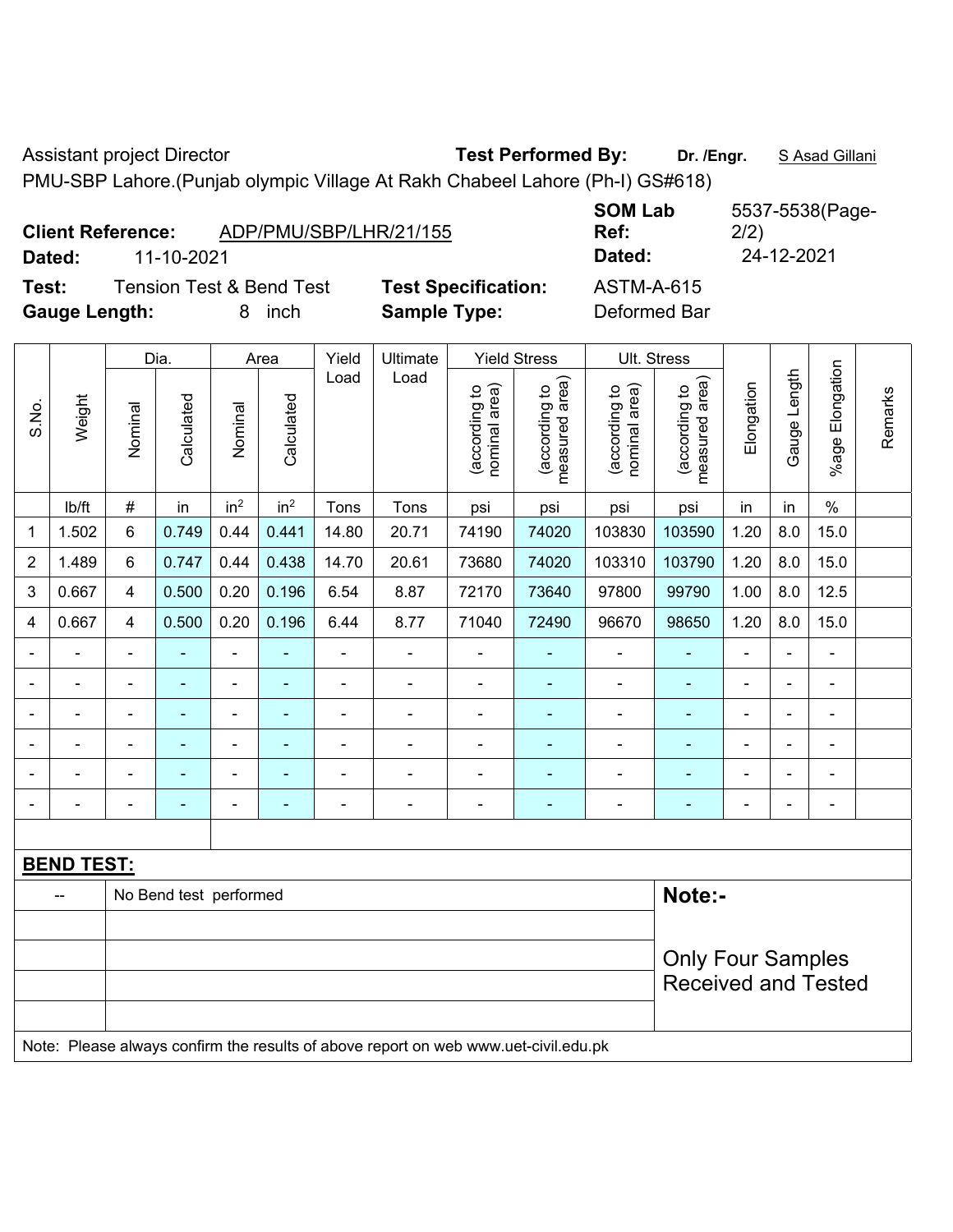Khalid Bashir **Test Performed By:** Dr. /Engr. **SAsad Ali Gillani** Charles By: Dr. /Engr. **SAsad Ali Gillani** 

Ittefaq Building Solution (Pvt.)Ltd. (Sapphire Diamond Ferozwatwan)

| <b>Client Reference:</b><br>Dated: | IBS/SD/ST05<br>24-12-2021           |                            | <b>SOM Lab</b><br>Ref:<br>Dated: | 5540(Page-1/2)<br>24-12-2021 |
|------------------------------------|-------------------------------------|----------------------------|----------------------------------|------------------------------|
| Test:                              | <b>Tension Test &amp; Bend Test</b> | <b>Test Specification:</b> | <b>ASTM-A-615</b>                |                              |
| <b>Gauge Length:</b>               | inch<br>8.                          | <b>Sample Type:</b>        | Deformed Bar                     |                              |

|                |                   |                                                                            | Dia.                                                                                |                 | Area                                                                                                                                              | Yield          | Ultimate |                                | <b>Yield Stress</b>             |                                | Ult. Stress                                           |                |              |                      |         |
|----------------|-------------------|----------------------------------------------------------------------------|-------------------------------------------------------------------------------------|-----------------|---------------------------------------------------------------------------------------------------------------------------------------------------|----------------|----------|--------------------------------|---------------------------------|--------------------------------|-------------------------------------------------------|----------------|--------------|----------------------|---------|
| S.No.          | Weight            | Nominal                                                                    | Calculated                                                                          | Nominal         | Calculated                                                                                                                                        | Load           | Load     | (according to<br>nominal area) | (according to<br>measured area) | nominal area)<br>(according to | (according to<br>measured area)                       | Elongation     | Gauge Length | Elongation<br>%age l | Remarks |
|                | lb/ft             | $\#$                                                                       | in                                                                                  | in <sup>2</sup> | in <sup>2</sup>                                                                                                                                   | Tons           | Tons     | psi                            | psi                             | psi                            | psi                                                   | in             | in           | $\%$                 |         |
| 1              | 2.608             | 8                                                                          | 0.988                                                                               | 0.79            | 0.766                                                                                                                                             | 25.76          | 34.17    | 71920                          | 74170                           | 95390                          | 98380                                                 | 1.40           | 8.0          | 17.5                 |         |
| $\overline{2}$ | 2.607             | 8                                                                          | 0.988                                                                               | 0.79            | 0.766                                                                                                                                             | 26.20          | 34.02    | 73140                          | 75430                           | 94970                          | 97940                                                 | 1.40           | 8.0          | 17.5                 |         |
| 3              | 1.499             | 6                                                                          | 0.749                                                                               | 0.44            | 0.441                                                                                                                                             | 15.62          | 19.85    | 78280                          | 78100                           | 99480                          | 99260                                                 | 1.20           | 8.0          | 15.0                 |         |
| 4              | 1.496             | 6                                                                          | 0.748                                                                               | 0.44            | 0.440                                                                                                                                             | 14.98          | 19.37    | 75110                          | 75110                           | 97080                          | 97080                                                 | 1.20           | 8.0          | 15.0                 |         |
|                | $\blacksquare$    | ä,                                                                         | $\blacksquare$                                                                      | $\overline{a}$  |                                                                                                                                                   | $\blacksquare$ | ÷        |                                |                                 | ä,                             | $\blacksquare$                                        | $\blacksquare$ |              | $\blacksquare$       |         |
|                | $\blacksquare$    | $\blacksquare$                                                             | $\blacksquare$                                                                      | $\blacksquare$  | $\blacksquare$<br>÷<br>$\blacksquare$<br>$\blacksquare$<br>$\blacksquare$<br>$\blacksquare$<br>$\blacksquare$<br>$\blacksquare$<br>$\overline{a}$ |                |          |                                |                                 |                                |                                                       |                |              |                      |         |
|                | $\blacksquare$    |                                                                            |                                                                                     |                 |                                                                                                                                                   |                | L.       | $\blacksquare$                 |                                 | $\blacksquare$                 | $\blacksquare$                                        |                |              | $\blacksquare$       |         |
|                |                   |                                                                            |                                                                                     |                 |                                                                                                                                                   |                |          |                                |                                 |                                |                                                       |                |              | $\blacksquare$       |         |
|                |                   |                                                                            |                                                                                     |                 |                                                                                                                                                   |                |          |                                |                                 |                                |                                                       |                |              | $\blacksquare$       |         |
|                |                   |                                                                            |                                                                                     | $\blacksquare$  |                                                                                                                                                   | Ē,             | ÷        | $\blacksquare$                 | ٠                               | ä,                             | $\blacksquare$                                        | $\blacksquare$ |              | $\blacksquare$       |         |
|                |                   |                                                                            |                                                                                     |                 |                                                                                                                                                   |                |          |                                |                                 |                                |                                                       |                |              |                      |         |
|                | <b>BEND TEST:</b> |                                                                            |                                                                                     |                 |                                                                                                                                                   |                |          |                                |                                 |                                |                                                       |                |              |                      |         |
|                | # 8               | Note:-<br>Sample bend through 180 degrees Satisfactorily without any crack |                                                                                     |                 |                                                                                                                                                   |                |          |                                |                                 |                                |                                                       |                |              |                      |         |
|                | #6                | Sample bend through 180 degrees Satisfactorily without any crack           |                                                                                     |                 |                                                                                                                                                   |                |          |                                |                                 |                                |                                                       |                |              |                      |         |
|                |                   |                                                                            |                                                                                     |                 |                                                                                                                                                   |                |          |                                |                                 |                                | <b>Only Six Samples</b><br><b>Received and Tested</b> |                |              |                      |         |
|                |                   |                                                                            | Note: Please always confirm the results of above report on web www.uet-civil.edu.pk |                 |                                                                                                                                                   |                |          |                                |                                 |                                |                                                       |                |              |                      |         |